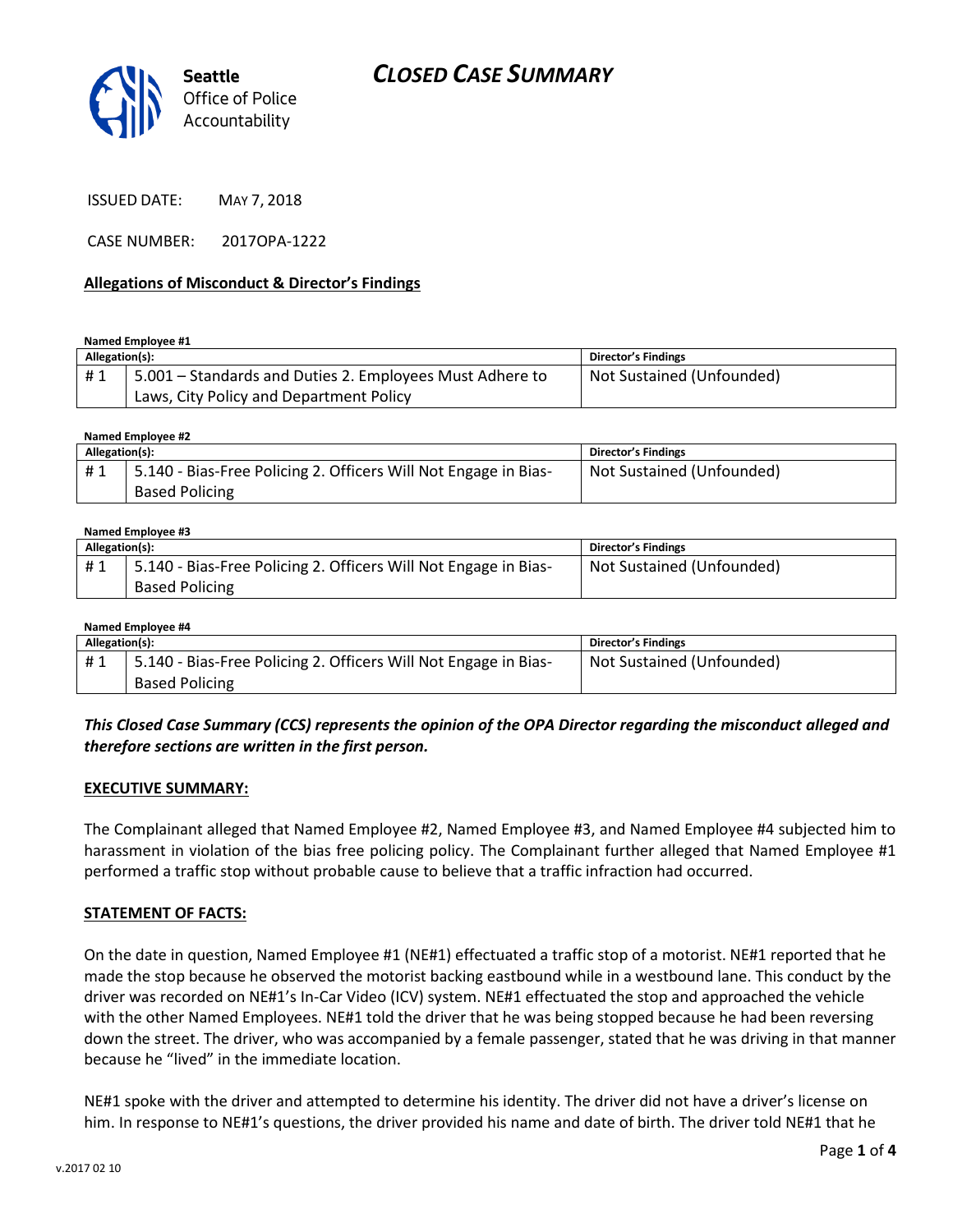

# *CLOSE CASE SUMMARY*

OPA CASE NUMBER: 2017OPA-1222

could not remember his social security number. NE#1 returned to his vehicle to run the name through his MDT. When that yielded negative results, NE#1 returned to the vehicle and asked the driver to step out. He patted the driver down and found no weapons. NE#1 informed the driver that he was trying to determine his actual name.

During this interaction, another individual – later identified as the Complainant – was standing in the street and talking to the driver. At one point, NE#1 told the Complainant not to stand in the street. NE#1 also told the driver to focus on the officers instead of on the Complainant.

The officers led the driver away from the vehicle – the passenger remained inside. The Complainant then approached the driver's side of the vehicle. Named Employee #2 (NE#2), Named Employee #3 (NE#3), and Named Employee #4 (NE#4) approached the Complainant and told him to move away from the vehicle. The Complainant did not initially do so, but ultimately returned to his RV, which was parked on the other side of the street. NE#2 told him: "If you come back over, you're going to be arrested for obstruction." At this time, the Complainant was engaged in a verbal back and forth with all of the officers. NE#3 stated at one point that he was going to run the Complainant's name through the system.

For his part, NE#4 tried to explain to the Complainant why he was needed to move away from the vehicle. The Complainant told NE#4 that he believed that he was being harassed. NE#4 asked the Complainant whether he wanted a Department supervisor to come to the scene and the Complainant stated that he did. NE#4 indicated that he would summon a supervisor.

A sergeant eventually came to the scene and spoke with the Complainant. The Complainant told the sergeant that he believed that the vehicle stop was illegal. He further told the sergeant that he had been harassed by the officers and that one of the officers had threatened to run his name in order to "find something." Pursuant to policy, the sergeant referred the Complainant's allegations to OPA and this investigation was initiated.

During its investigation, OPA reviewed the documentation relating to the stop and the ICV. OPA further interviewed the Named Employees and the Complainant. The Complainant repeated to OPA much of what he was recorded telling the sergeant. The Complainant asserted his belief that the vehicle was illegally stopped and that he based that belief on the fact that he did not personally observe the moving violation. The Complainant again stated that he was harassed and specifically referred to NE#3's statements concerning running his name through the system.

### **ANALYSIS AND CONCLUSIONS:**

# **Named Employee #1 - Allegation #1**

### *5.001 – Standards and Duties 2. Employees Must Adhere to Laws, City Policy and Department Policy*

SPD Policy 5.001-POL-2 requires that SPD employees adhere to laws, City policy, and Department policy. Here, this allegation was classified for investigation based on the Complainant's allegation that the vehicle stop was illegal.

Based on my review of the ICV, it is clear that the vehicle was reversing down a City road at the time it was approached by NE#1. As such, the vehicle was indisputably committing a traffic infraction at that time and the stop of the vehicle was legally justified. I further find no evidence suggesting that the stop was pre-textual.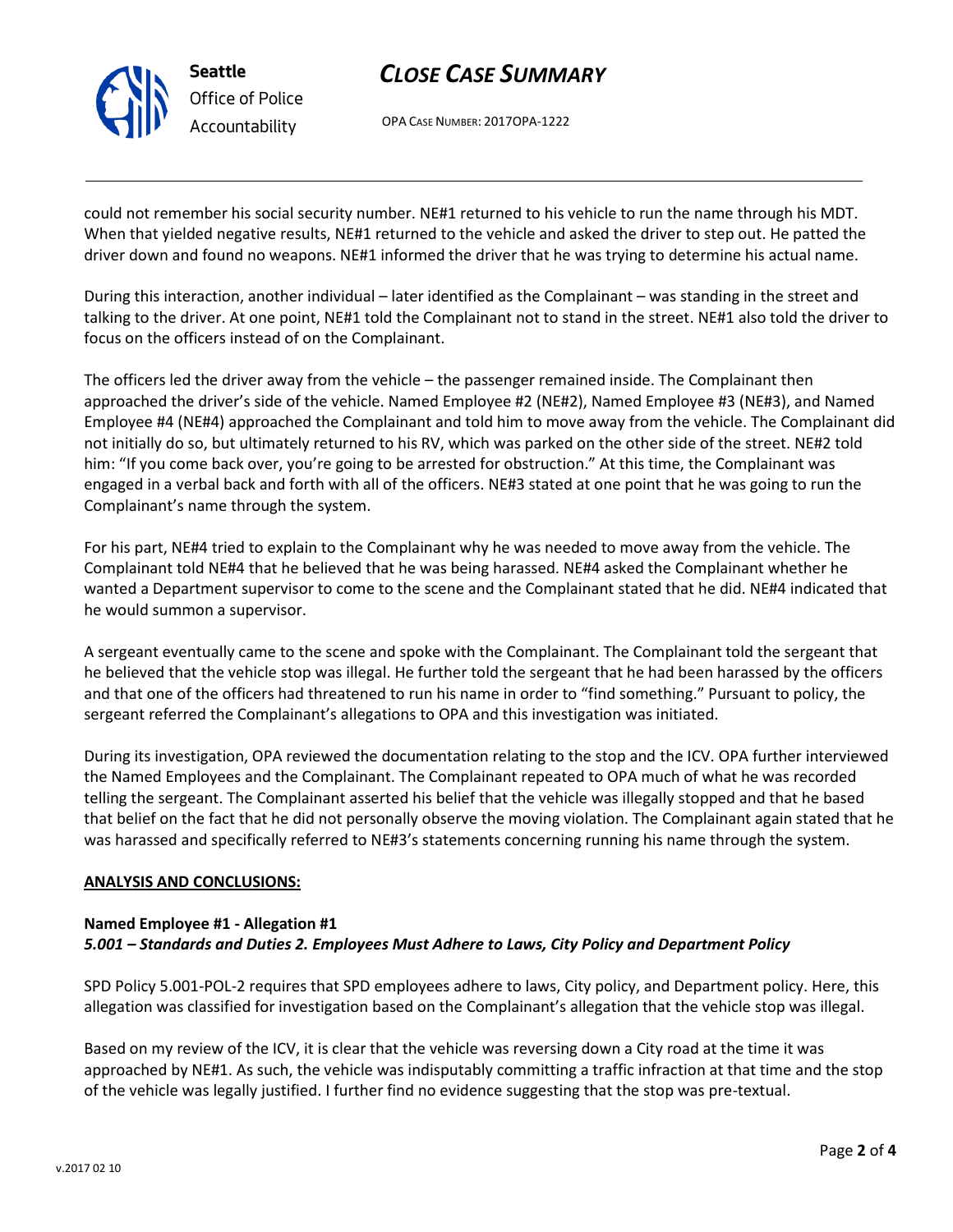

# *CLOSE CASE SUMMARY*

OPA CASE NUMBER: 2017OPA-1222

Moreover, when the driver provided false identification to the officers, they were warranted in taking him out of the vehicle and detaining him prior to determining his identity. Moreover, when they did so and discovered that he had an open DOC warrant, the officers had probable cause to place the driver under arrest and to take him into custody.

For these reasons, I find no evidence that NE#1 violated any laws, City policy, or Department policy in this case. To the contrary, I find that the stop of the vehicle and the arrest of the driver were legally permissible. As such, I recommend that this allegation be Not Sustained – Unfounded.

### Recommended Finding: **Not Sustained (Unfounded)**

# **Named Employee #2 - Allegation #1**

## *5.140 - Bias-Free Policing 2. Officers Will Not Engage in Bias-Based Policing*

SPD policy prohibits biased policing, which it defines as "the different treatment of any person by officers motivated by any characteristic of protected classes under state, federal, and local laws as well other discernible personal characteristics of an individual." (SPD Policy 5.140.) This includes different treatment based on the race of the subject. (*See id*.) SPD employees are required to "call a supervisor in response to allegations of bias-based policing." (SPD Policy 5.140-POL-5.) The supervisor must be called to the scene. (*Id*.) This section of the policy provides guidance as to when an allegation of biased policing occurs, explaining that: "an allegation of bias-based policing occurs whenever, from the perspective of a reasonable officer, a subject complains that he or she has received different treatment from an officer because of any discernable personal characteristic…" (*Id.*)

Based on the objective evidence, there is no indication that NE#2 engaged in biased policing. While, at one point, NE#2 told the Complainant that if he did not move away from the stopped vehicle he could be arrested for obstruction, that statement did not constitute bias. Moreover, even if the Complainant was harassed by the officers, the harassment does not appear to have been based on his race and, to the extent such harassment even occurred, it was based instead on his conduct. As such, I recommend that this allegation be Not Sustained – Unfounded.

### Recommended Finding: **Not Sustained (Unfounded)**

### **Named Employee #3 - Allegation #1** *5.140 - Bias-Free Policing 2. Officers Will Not Engage in Bias-Based Policing*

As with NE#2, I find no evidence that NE#3 engaged in biased policing. His statement to the Complainant that he was going to run the Complainant's name through the system does not, in my opinion, suggest biased policing. At most, it implicated a possible lack of professionalism on NE#3's part; however, that allegation was not classified for investigation in this case and I do not reach a finding in this regard.

Ultimately, as discussed above, even if had the Named Employees engaged in harassing behavior – which I am not finding occurred here – it would not rise to the level of biased policing as defined under SPD policy. As such, I recommend that this allegation be Not Sustained – Unfounded.

## Recommended Finding: **Not Sustained (Unfounded)**